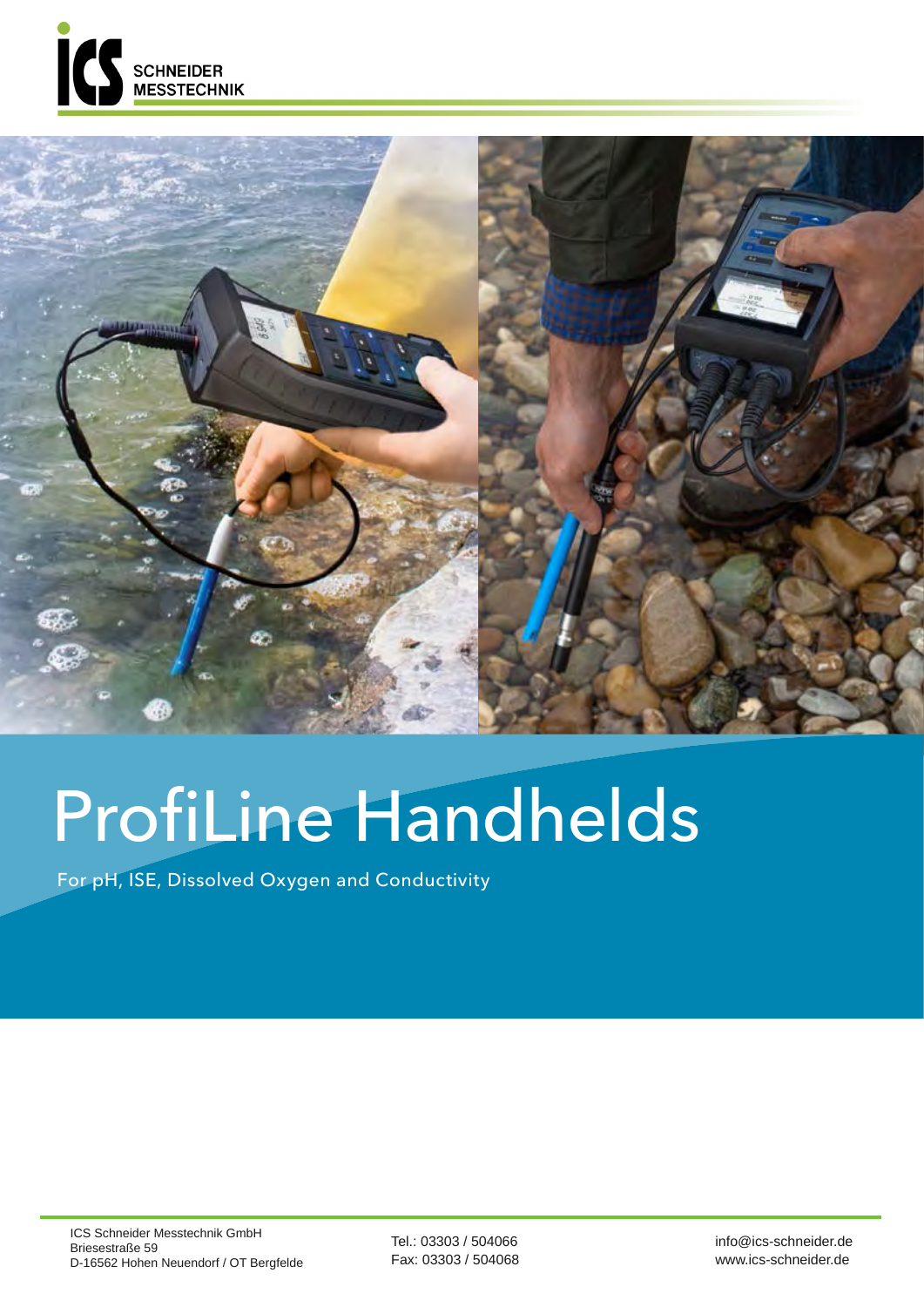# ProfiLine

### Single Parameter Instruments





#### 3110 Series and 3205: Functional and easy-touse

For people who want a reliable, simple and easy-to-use portable pH meter, the **pH3110** is the right choice.

- Robust meter housing plus 100 % waterproof and easy-to-clean keypad
- Keys with tactile feedback for error-free operation
- Built-in calibration timer for reliable results

For conductivity measurement the **Cond3110** is available with a 2- or 4-electrode cell for general purpose applications.

The **Oxi 3205** is an excellent easy-to-use D.O. instruments with a backlit graphic display – ideal for applications like fish farming.

Ease-of-use guarantees dependable results whether measuring surface water or the chemical process.

Easy-to-clean



Robust sealed silicone keypad – 100% waterproof

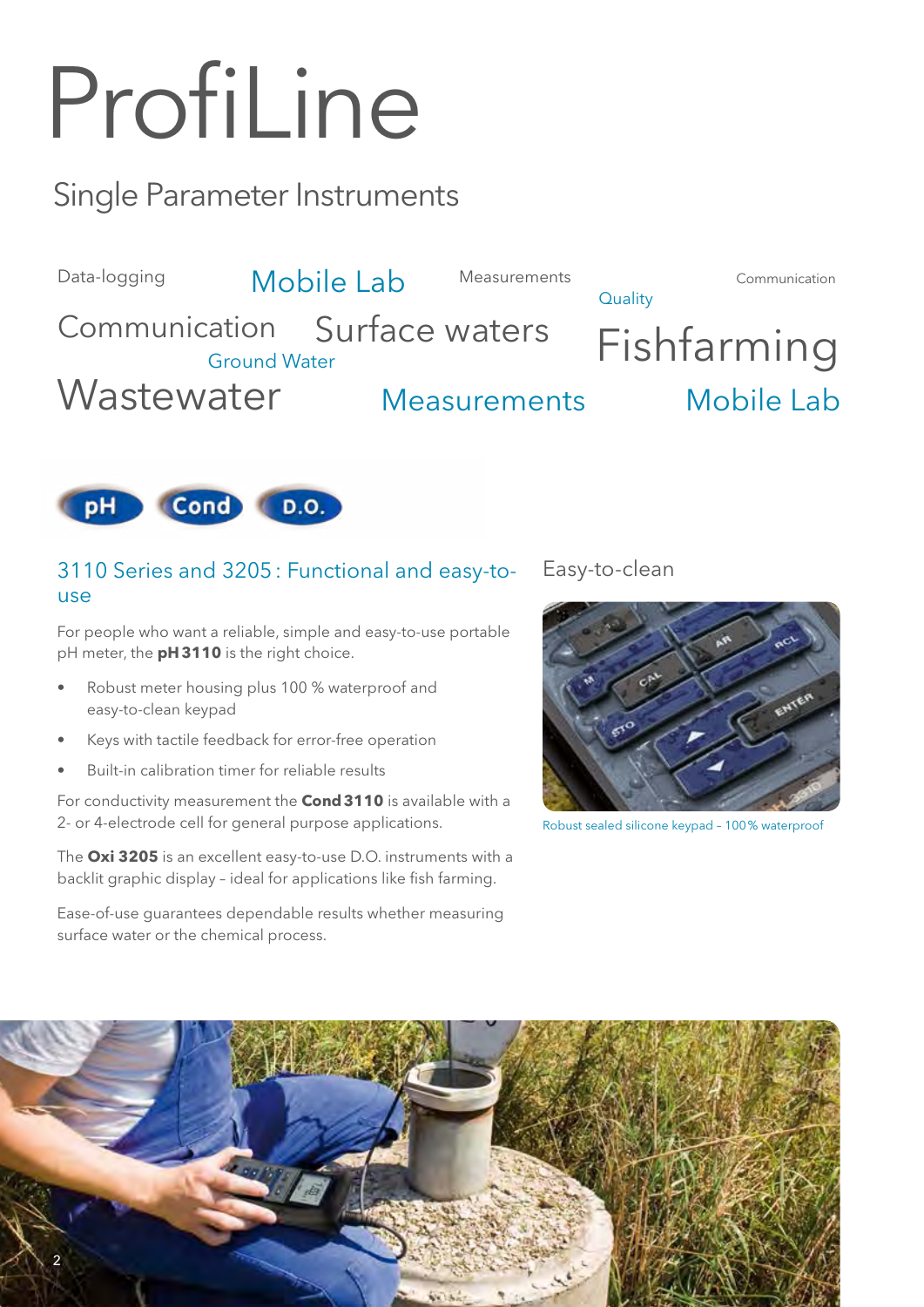



#### 3310 Series : Versatile measurement combined with high capacity data logging

The Serie 3310 is perfectly suited for measurements in different applications with defined sensors and exact data sampling. For traceabiliy the instrument allows the storing of a sample ID. The measuring instruments **pH3310**, **pH/ION3310, Cond3310** and **Oxi3310** have the following advantages:

- Interval controlled datalogging function for up to 5000 records: perfect for long-term recording in the field
- 100% waterproof USB interface for field measurement
- Fast data transfer to laptop or PC

Secures your measurement range



The CMC function (Continuous Measurement Control) of a pH 3310 informs you whether you are measuring inside the calibrated range. An alert is given as soon as you are outside the limits.

#### Waterproof USB interface



100 % waterproof USB interface for fast communication with a PC or laptop.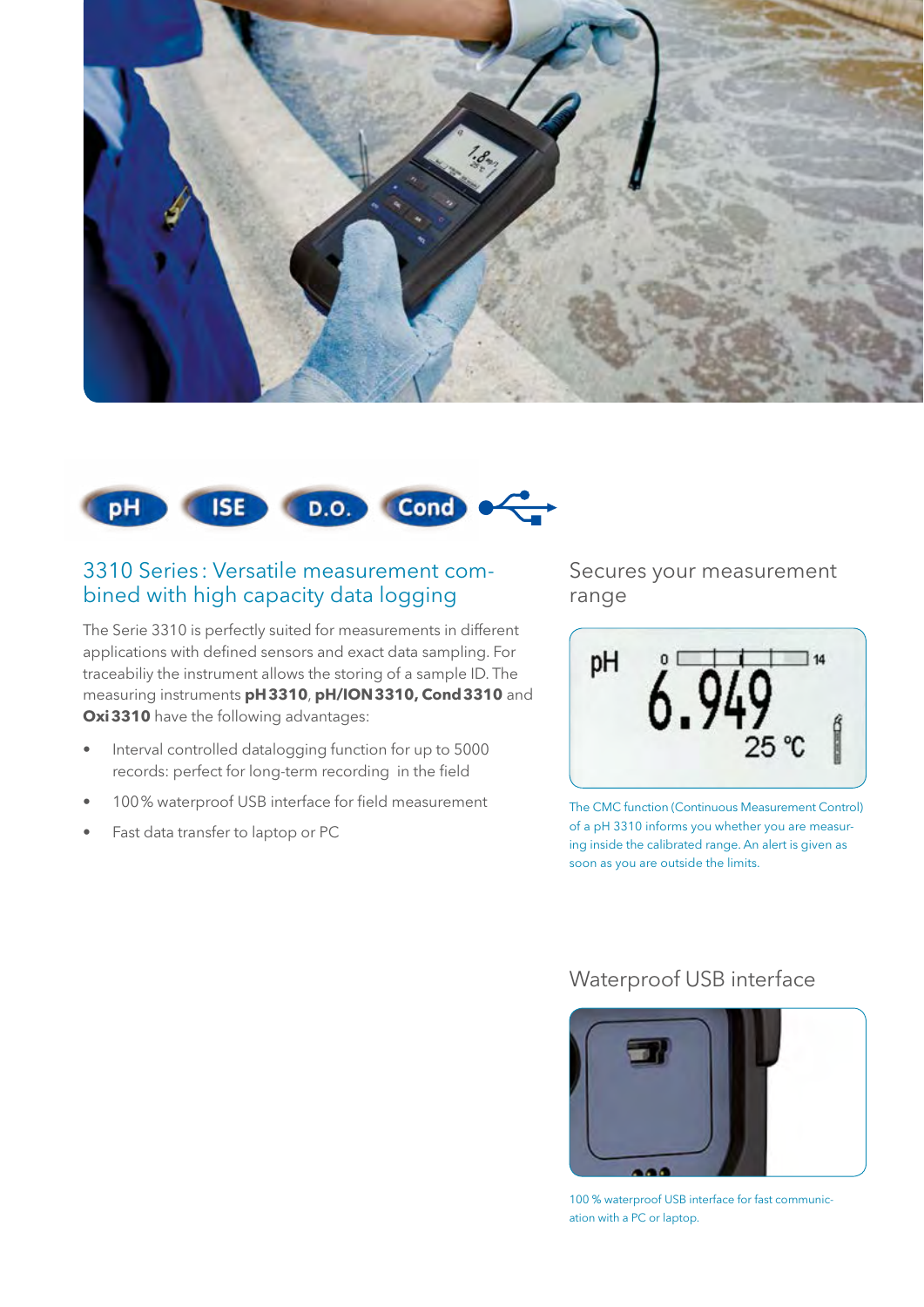# ProfiLine

### Multi –Parameter Instruments

Data-logging Cation Surface waters Fishfarming **Quality Wastewater** Communication Communication Surface waters Measurements Measurements Mobile Lab Mobile Lab



#### pH/Cond 3320: Perfect for Process Application Water proof socket field

The pH/Cond 3320 with two inputs for pH, mV, ISE and Conductivity measurement is an all-rounder for almost every application in chemical process, Life Science, food and beverages and pharmaceutical industry (Measurement of pH and conductivity according pharmacopeia standards)

- Two inputs for simultaneous measurement of pH/mV/ISE and conductivity
- Backlit two channel LCD display
- Suitable for all modern WTW pH, electrodes, combined ISE electrodes and conductivity cells



The pH/Cond 3320 has a robust waterproof housing (IP 67) and is equipped with a large memory and a data logging function with an adjustable interval between 1 s and 60 minutes. All records have a time and date stamp as well as an assignable ID number. The waterproof USB interface makes data transfer fast and easy.



With waterproof mini USB-B interface for up-todate data transfer.

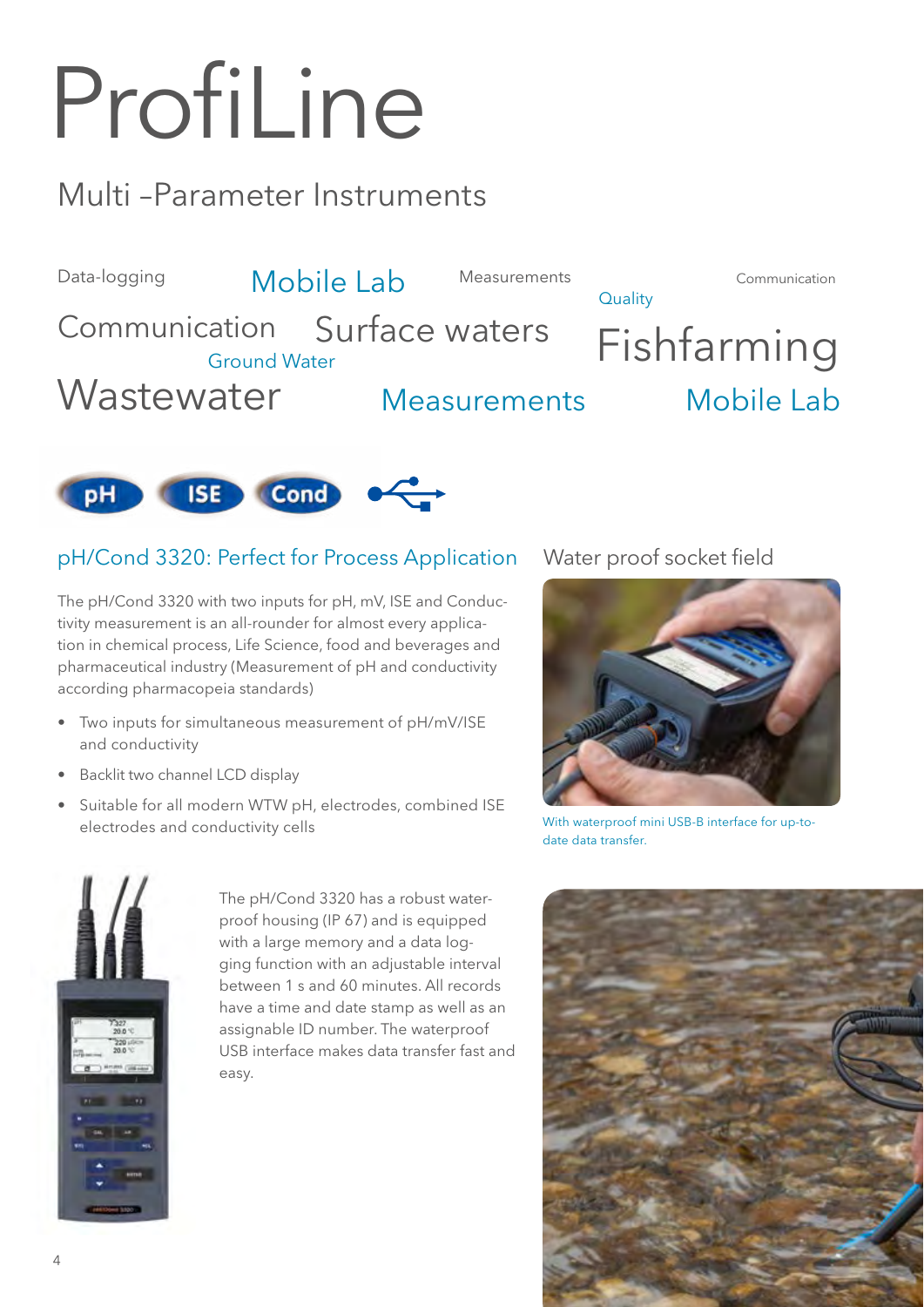





Display with two measured values

#### Simultaneous measurement Multi 3320: The Environmental Expert

The Multi 3320 for measurement of pH, ORP, ISE, conductivity and dissolved oxygen (electro chemical) is a perfect meter for environmental applications in ground and surface water, aqua culture, waste water treatment plants and much more. An integrated ISE routine allows also occasional ISE measurement.

- Two inputs for simultaneous measurements of pH and conductivity or pH and dissolved oxygen
- Backlit two channel display
- For all up-to-date WTW pH electrodes, combined ISEs, conductivity cells and galvanic oxygen sensors



The Multi 3320 has a robust waterproof housing (IP 67) and memory with data logger with adjustable interval between 1 s and 60 minutes. The keypad can also be operated when wearing gloves and is easy to clean under a water jet.

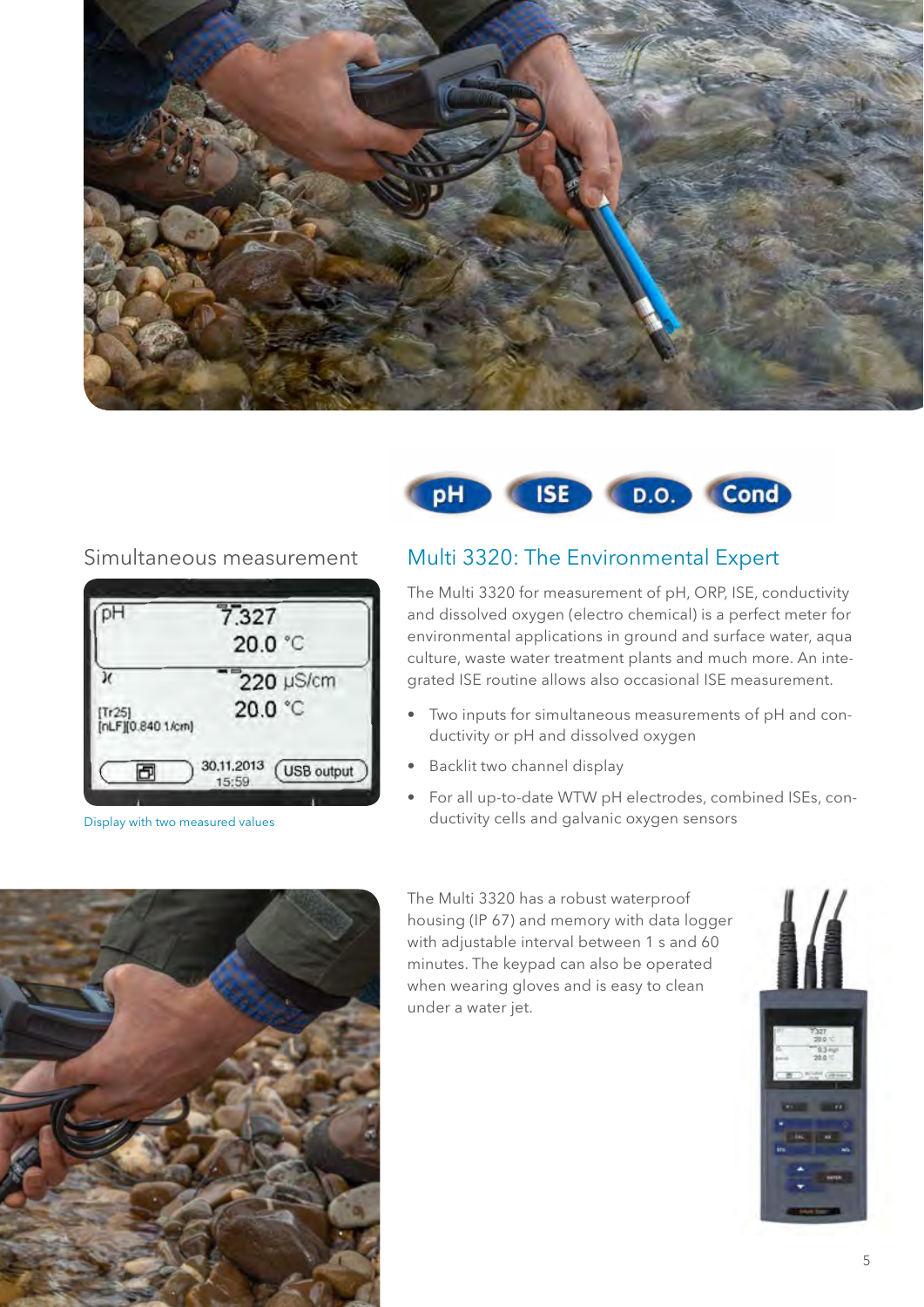#### Technical Data (all values ±1 digit)

| Instrument                | 3110/3205                                                                                             | 3310/3320                                                  |  |
|---------------------------|-------------------------------------------------------------------------------------------------------|------------------------------------------------------------|--|
| Calibration memory        | current calibration                                                                                   | up to 10 calibrations                                      |  |
| Celsius/Fahrenheit        | yes                                                                                                   | yes                                                        |  |
| AutoRead                  | automatic                                                                                             | automatic/manual selectable                                |  |
| Display                   | Customized LCD, 3205: LCD graphic display,<br>backlit                                                 | LCD graphic display, backlit                               |  |
| Data memory               |                                                                                                       | manual 200/5000 automatic                                  |  |
| Logger                    | $\overline{\phantom{a}}$                                                                              | manual/time controlled                                     |  |
| Interface                 |                                                                                                       | <b>USB 1.1</b>                                             |  |
| Power supply              | 4 x 1.5 V AA oder 4 x 1.2 V NiMH-recharge-<br>able battery                                            | 4 x 1.5 V AA oder 4 x 1.2 V NiMH-recharge-<br>able battery |  |
| Continuous operation time | up to 3000 hours (pH 3110)<br>to 1000 hours/800 hours (Cond 3110/Oxi<br>3205: 100 hours with backlit) | up to 100 hours/800 hours w/o backlit                      |  |
| Protection class          | IP 67                                                                                                 | IP 67                                                      |  |

| Model                                           | pH 3110                                                                          | pH 3310, pH/ION 3310, pH/Cond 3320,                                                                                                     |  |
|-------------------------------------------------|----------------------------------------------------------------------------------|-----------------------------------------------------------------------------------------------------------------------------------------|--|
|                                                 |                                                                                  | Multi 3320                                                                                                                              |  |
| pH                                              | $-2.020.0 \pm 0.1$ pH<br>$-2.0020.00 \pm 0.01$ pH<br>$-2.00019.999 \pm 0.005$ pH | $-2.020.0 \pm 0.1$ pH<br>$-2.0020.00 \pm 0.01$ pH<br>$-2.00019.999 \pm 0.005$ pH                                                        |  |
| mV                                              | $± 1200.0 ± 0.3$ mV<br>$\pm$ (2000 $\pm$ 1) mV                                   | $± 1200.0 ± 0.3$ mV<br>$\pm$ (2500 $\pm$ 1) mV                                                                                          |  |
| <b>ISE</b><br>$(mq/l, \mu mol/l, mq/kg, ppm, %$ |                                                                                  | 0.0009.999<br>(Not pH 3310)<br>10.0099.99<br>100.0999.9<br>1000999999                                                                   |  |
| Temperature                                     | $-5.0105.0$ °C $\pm$ 0.1 °C                                                      | $-5.0105.0$ °C $\pm$ 0.1 °C                                                                                                             |  |
| CMC.                                            |                                                                                  | yes                                                                                                                                     |  |
| Calbration                                      | 1-. 2-. 3 point WTW Technical and<br>NIST Buffer                                 | 1-. 2-. 3-. 4-. 5 point WTW Technical NIST and<br>20 additional buffer sets<br>pH/ION 3320, pH/Cond 3320, Multi 3320:<br>ISE: 2-7 point |  |

| Model                              | Oxi 3205                                                               | Oxi 3310                                                               |
|------------------------------------|------------------------------------------------------------------------|------------------------------------------------------------------------|
| Dissolved Oxygen<br>Concentration* | $0.0020.00$ mg/l $\pm 0.5$ % of val.<br>$090$ mg/L $\pm 0.5$ % of val. | $0.0020.00$ mg/l $\pm 0.5$ % of val.<br>$090$ mg/L $\pm 0.5$ % of val. |
| Saturation*                        | $0.0200.0\% \pm 0.5\%$ of val.<br>$0600\% \pm 0.5$ of val.             | $0.0200.0\% \pm 0.5\%$ of val.<br>$0600\% \pm 0.5$ of val.             |
| Partial pressure*                  | $0200.0$ hPa, $01250$ hPa. $\pm 0.5$ % of val.                         | $0200.0$ hPa, $01250$ hPa. $\pm 0.5$ % of val.                         |
| Temperature                        | $-5.050.0$ °C $\pm$ 0.1 °C                                             | $-5.050.0$ °C $\pm$ 0.1 °C                                             |
| Calibration                        | CellOx <sup>®</sup> /DurOx <sup>®</sup> with calibration vessels       | CellOx®/DurOx® with calibration vessels<br>versus external standard    |
| Built-in barometric sensor         | yes                                                                    | yes                                                                    |

| * depending                     |                                                                                                                    |                                                                                                                                                                                                       |
|---------------------------------|--------------------------------------------------------------------------------------------------------------------|-------------------------------------------------------------------------------------------------------------------------------------------------------------------------------------------------------|
| Model                           | <b>Cond 3110</b>                                                                                                   | Cond 3310                                                                                                                                                                                             |
| Conductivity                    | $0.01000$ mS/cm $\pm 0.5$ % of val.                                                                                | $0.01000$ mS/cm $\pm 0.5$ % of val.                                                                                                                                                                   |
| additionally                    |                                                                                                                    | $0.0001.999 \mu S/cm. K = 0.01 cm^{-1}$<br>$0.0019.99 \mu S/cm. K = 0.1 cm^{-1}$                                                                                                                      |
| Specific resistance             | $\overline{\phantom{0}}$                                                                                           | $0.0020$ M $\Omega$ cm                                                                                                                                                                                |
| Cell constants                  | fixed:<br>$0.475$ cm <sup>-1</sup><br>calibratable: 0.4500.500 cm <sup>-1</sup> ,<br>$0.8000.880$ cm <sup>-1</sup> | fixed:<br>$0.010 \text{ cm}^{-1}$<br>calibratable: 0.4500.500 cm <sup>-1</sup> ,<br>$0.8000.880$ cm <sup>-1</sup><br>adjustable:<br>$0.0900.110$ cm <sup>-1</sup> .<br>$0.25025.000$ cm <sup>-1</sup> |
| Salinity                        | $0.070.0$ (acc. IOT)                                                                                               | $0.070.0$ (acc. IOT)                                                                                                                                                                                  |
| <b>TDS</b>                      |                                                                                                                    | 01999 mg/l. 0 bis 199.9 g/l                                                                                                                                                                           |
| Temperature                     | $-5.0105.0$ °C $\pm$ 0.1 °C                                                                                        | $-5.0105.0$ °C $\pm$ 0.1 °C                                                                                                                                                                           |
| $T_{\text{ref}}$                | 20 °C/25 °C                                                                                                        | 20 °C/25 °C                                                                                                                                                                                           |
| <b>Temperature Compensation</b> | nLF                                                                                                                | none. nlF. 0.000  3.000 %/K                                                                                                                                                                           |

ICS Schneider Messtechnik GmbH Briesestraße 59 D-16562 Hohen Neuendorf / OT Bergfelde

6

Tel.: 03303 / 504066 Fax: 03303 / 504068